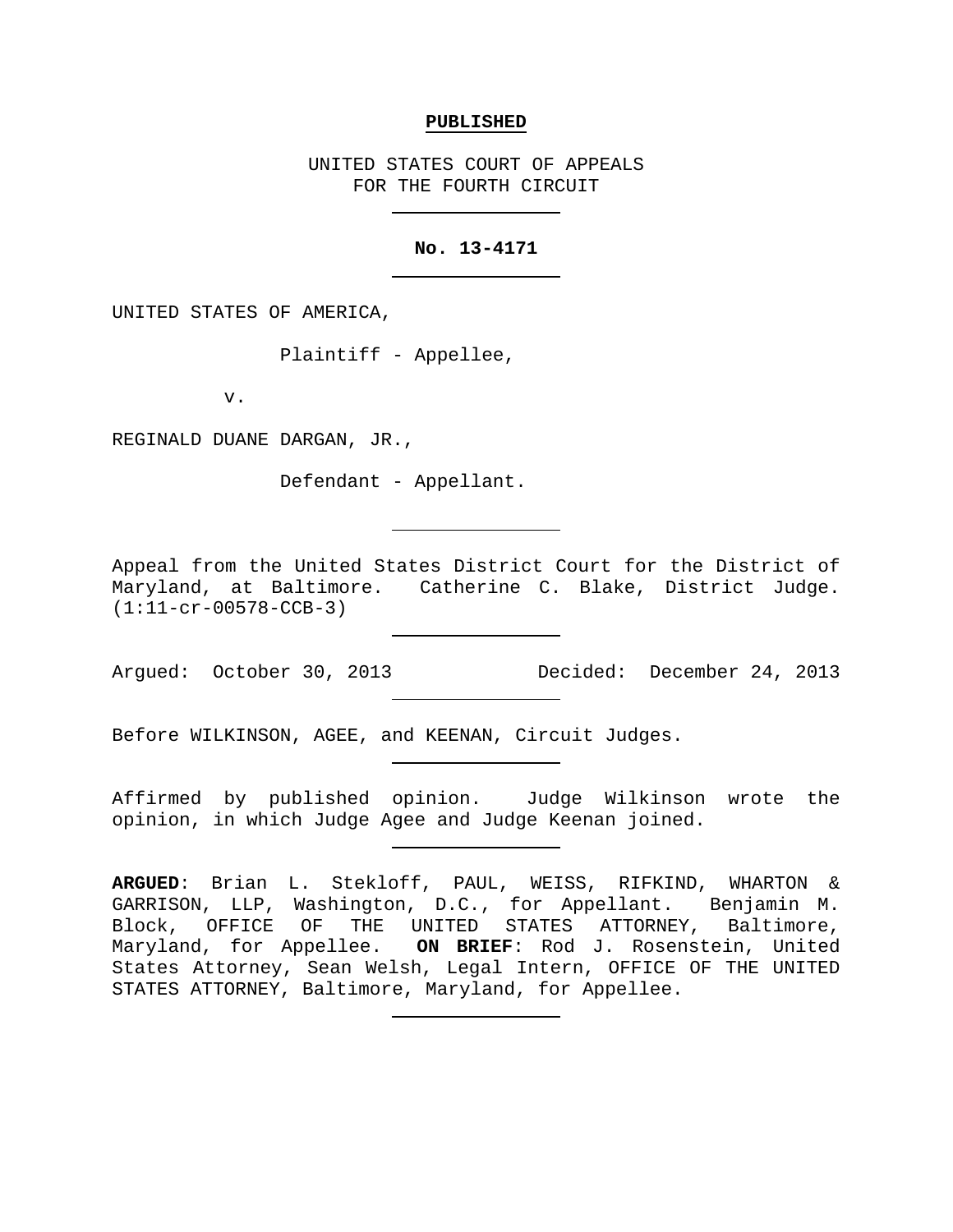WILKINSON, Circuit Judge:

Appellant Reginald Dargan, Jr., was convicted by a jury of three counts arising from the armed robbery of a jewelry store. He now appeals his conviction, contending that the district court erred in denying his motion to suppress evidence seized pursuant to a warrant during a search of his residence. He also argues that testimony about out-of-court statements made by a co-conspirator was erroneously admitted in violation of both the Federal Rules of Evidence and the Confrontation Clause. For the following reasons, we reject Dargan's claims and affirm his conviction.

## I.

Shortly after noon on March 30, 2011, three men robbed a jewelry store located in a mall in Columbia, Maryland. Two of the participants were armed with firearms, while the third carried a knife. After waiting for a customer to leave, one of the men detained a sales clerk at gunpoint. Another held a knife to the clerk's leg and forced him to dump a case of Rolex watches into a bag. Meanwhile, the remaining culprit restrained a second employee at the back of the store. Once the watch case was emptied, the three men hastily exited the mall. They escaped with over thirty men's Rolex watches, with a retail value of approximately \$275,000.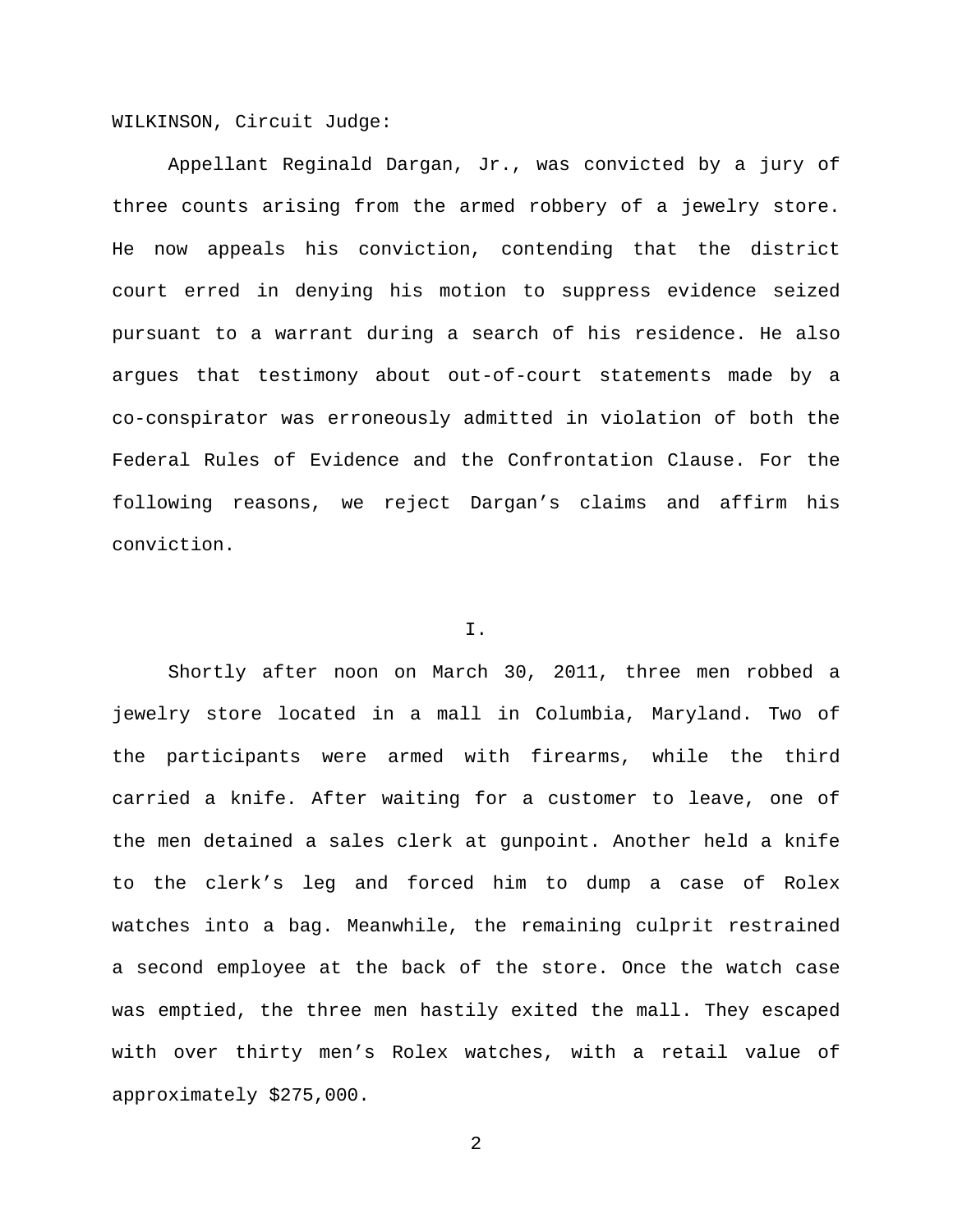The following day, the police issued a news release asking the public to submit information relevant to the investigation. The release contained images of the suspects captured by mall security cameras. Based on tips received, the authorities arrested three individuals: Deontaye Harvey, Aaron Pratt, and Gary Braxton. Officials soon doubted Braxton's involvement, however, and he was released. The investigation also implicated a fourth individual, nicknamed "Little Reggie," who was not apprehended at that time.

Two months later, appellant Dargan was arrested in connection with the robbery. Police suspected that Dargan was in fact Little Reggie, the knife-wielding participant in the Columbia heist. Investigators subsequently obtained a search warrant for Dargan's residence. Attachment A to the warrant enumerated items subject to seizure, including, among other things, "[i]ndicia of occupancy." J.A. 70. During the search, officers seized a purchase receipt for a Louis Vuitton belt. The receipt was found in a bag located on top of a dresser in Dargan's bedroom. It indicated that the belt cost \$461.10 and that the buyer, who identified himself as "Regg Raxx," purchased the belt with cash the day after the robbery.

On October 26, 2011, a federal grand jury returned an indictment against Dargan, Harvey, and Pratt. As relevant here, the indictment charged Dargan with conspiracy to interfere with,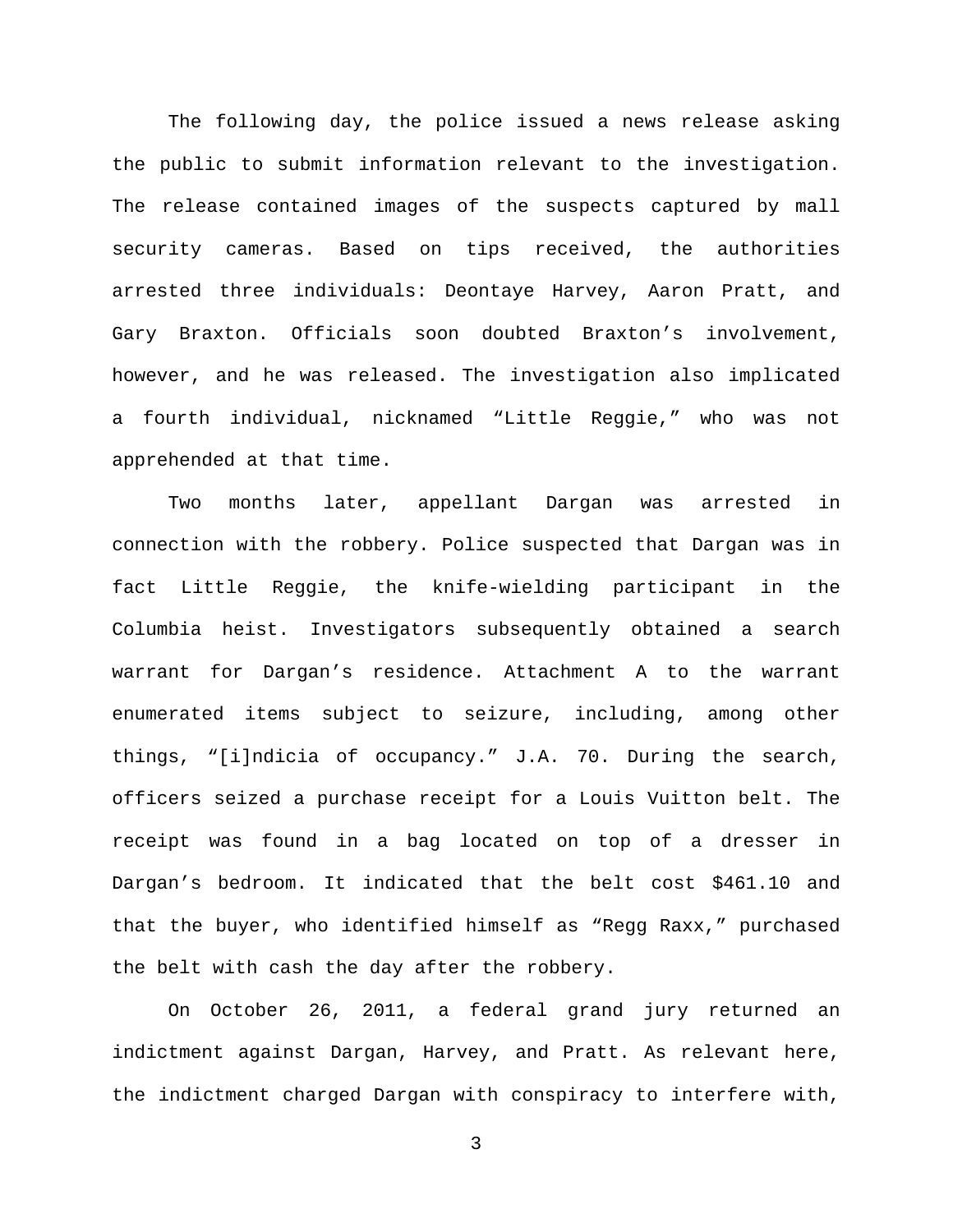as well as actual interference with, interstate commerce by robbery in violation of 18 U.S.C. § 1951. It also charged him with using and carrying a firearm during and in relation to a crime of violence in violation of 18 U.S.C. § 924(c).

Prior to trial, Dargan moved to suppress the purchase receipt for the Louis Vuitton belt seized during the search of his residence. The district court found that the receipt did not fall under the terms of Attachment A to the search warrant, but that the seizure was nevertheless justified under the plain-view exception to the warrant requirement.

The government also filed a pretrial motion to admit testimony regarding out-of-court statements made by Dargan's codefendant, Harvey, to a cellmate, Zachary Shanaberger. The conversation took place after Braxton had been released and Dargan arrested. Specifically, the government intended to elicit testimony regarding Harvey's alleged confession to robbing a jewelry store in the Columbia Mall with two co-conspirators and his disclosure that they were all imprisoned in the same facility at the time of the conversation. In his statements to Shanaberger, Harvey did not identify the third participant - whom the prosecution contended was Dargan -- by name.

The government argued that Harvey's comments were admissible under Federal Rule of Evidence 804(b)(3), which provides an exception to the general prohibition against hearsay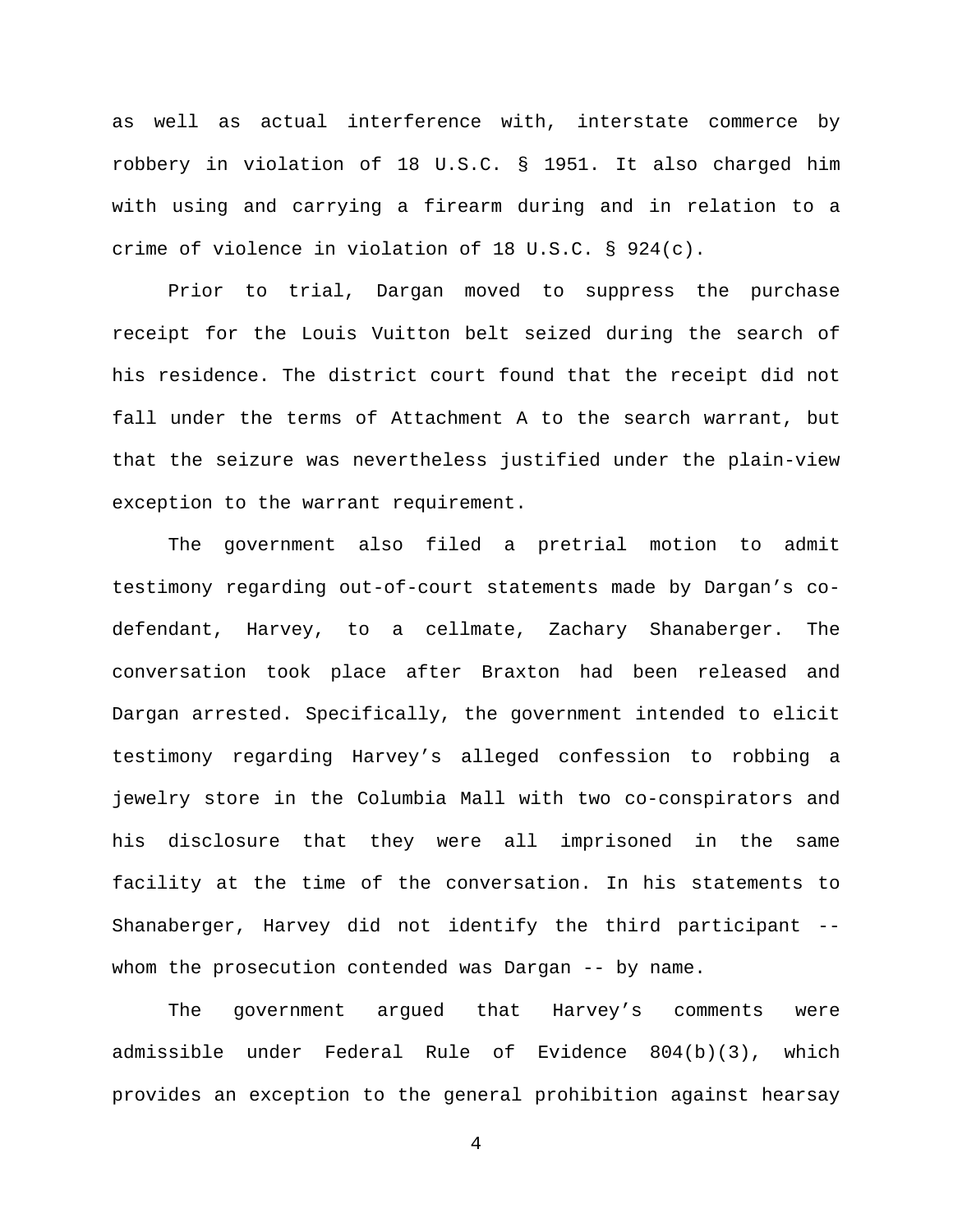for statements against interest. Dargan not only contested this assertion, but further contended that the introduction of the statements at trial would violate his Confrontation Clause rights. Ruling from the bench, the district court rejected each of Dargan's objections and granted the government's motion.

At Dargan's trial, the prosecution both introduced the Louis Vuitton receipt and called Shanaberger as a witness. It also provided independent evidence directly linking Dargan to the Columbia robbery. For instance, the government called two witnesses who each identified Dargan as one of the culprits depicted in the footage taken by mall surveillance cameras. One of the witnesses was Dargan's own godmother, who had known him for over thirteen years.

The prosecution also introduced several text messages recovered from Dargan's phone pursuant to a search warrant. The messages were exchanged between Dargan and Harvey during the direct lead-up to the robbery. The conversation ceased during the actual commission of the crime. Shortly before 11:15 that morning, Harvey texted Dargan to "Get dressed . . . . We on. Da way." J.A. 620. At 11:16, he further instructed Dargan to "Bring da knife out." Id. Finally, at 11:43, Dargan texted Harvey to inform him that "We out front." Id.

On November 8, 2012, the jury found Dargan guilty of each of the three counts listed above. The district court sentenced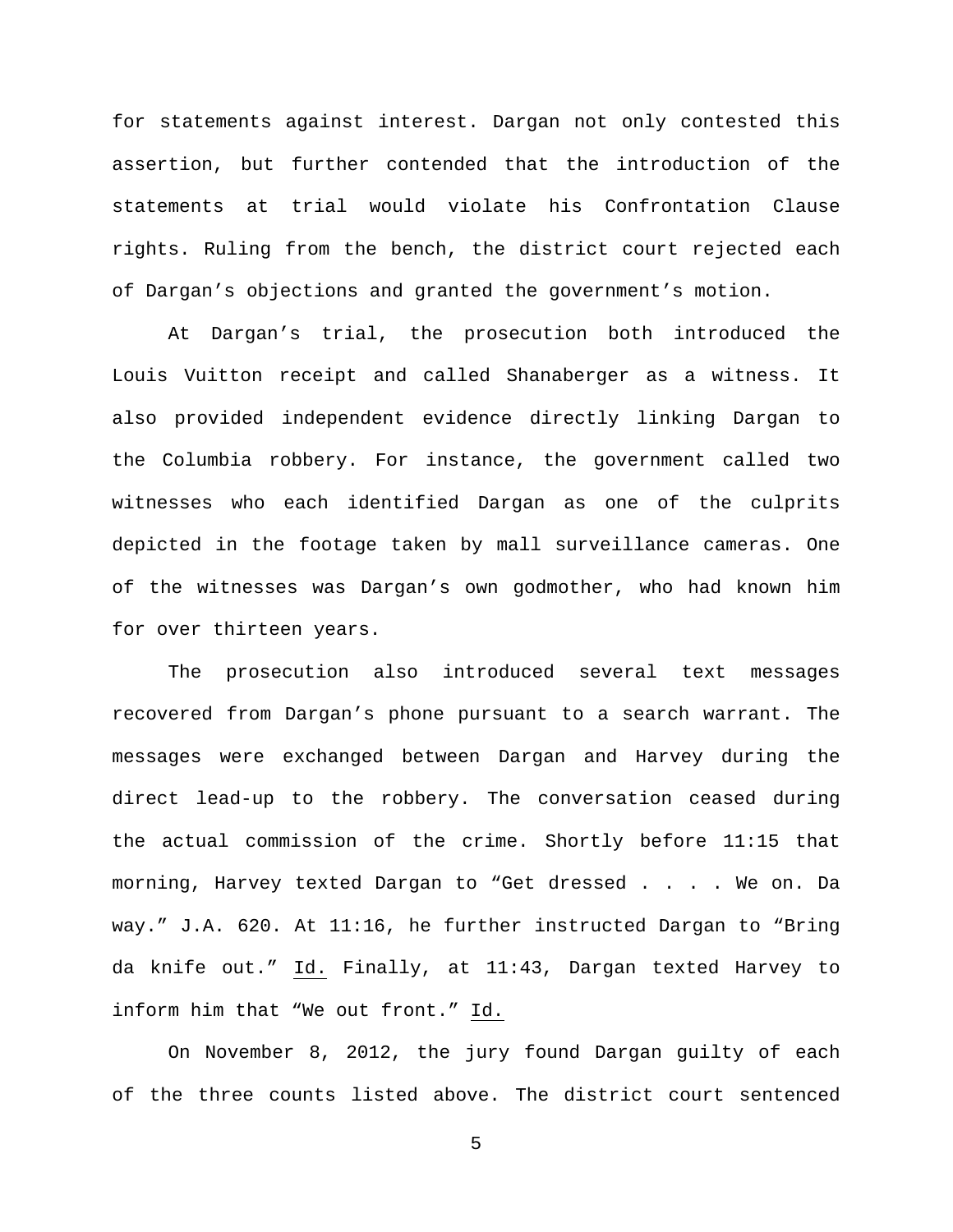him to 135 months of incarceration, in addition to a period of supervised release and restitution. This appeal followed.

### II.

Dargan first contends that the seizure of the Louis Vuitton belt receipt violated the Fourth Amendment because the receipt did not fall under any of the items enumerated in Attachment A, which delineated the warrant's scope. The Fourth Amendment provides that "[t]he right of the people to be secure in their persons, houses, papers, and effects, against unreasonable searches and seizures, shall not be violated, and no Warrants shall issue, but upon probable cause, supported by Oath or affirmation, and particularly describing the place to be searched, and the persons or things to be seized." In interpreting the Fourth Amendment, the thought of unfettered police discretion is unthinkable, and any practice of minute judicial management is impractical, and the question thus must always be where the balance lies.

A.

The last clause of the Fourth Amendment contains a "particularity requirement," which "is fulfilled when the warrant identifies the items to be seized by their relation to designated crimes and when the description of the items leaves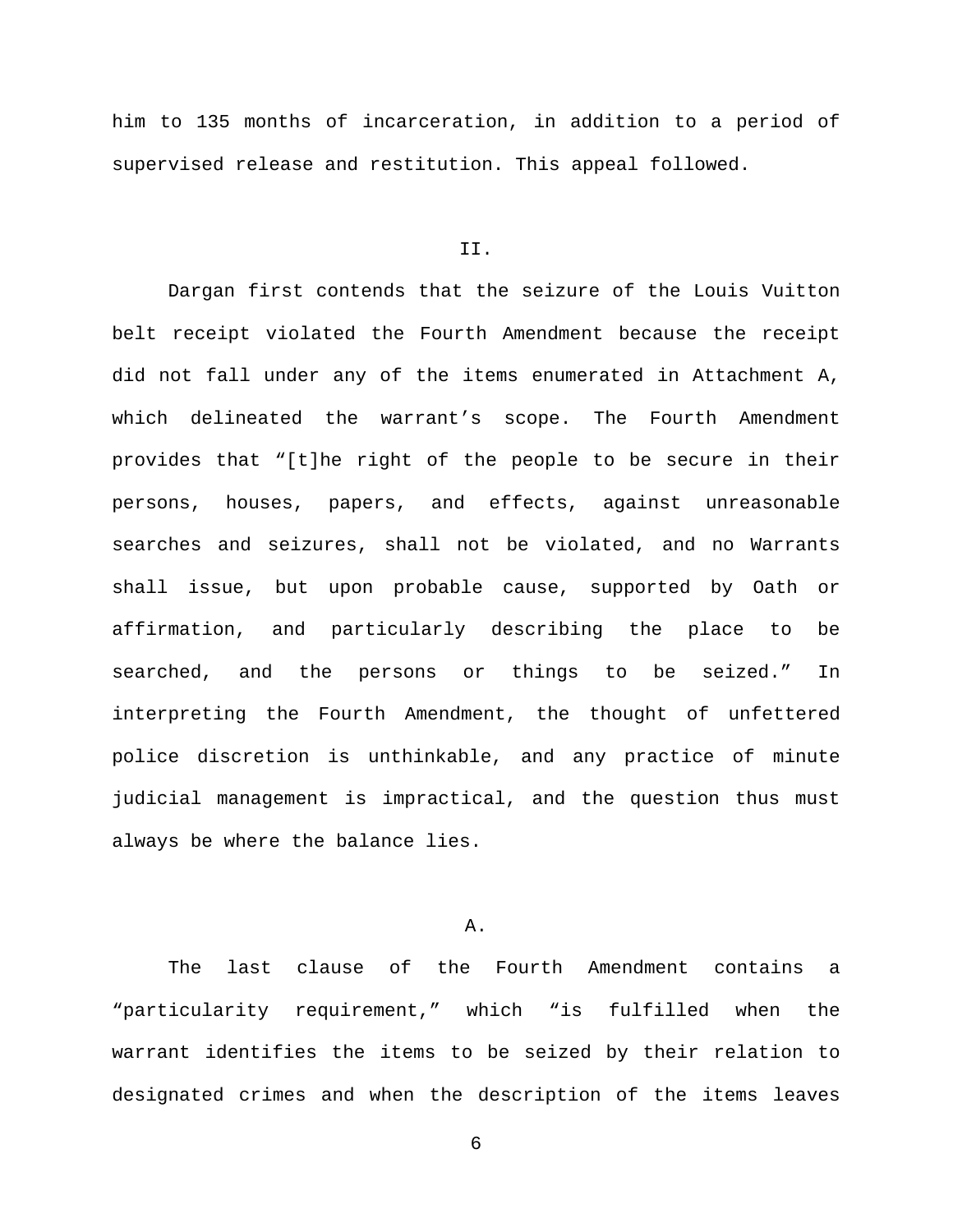nothing to the discretion of the officer executing the warrant." United States v. Williams, 592 F.3d 511, 519 (4th Cir. 2010). The Framers included this provision in order to end the practice, "abhorred by the colonists," of issuing "general warrants." Coolidge v. New Hampshire, 403 U.S. 443, 467 (1971). The requirement is designed to preclude broadly-phrased warrants from authorizing officers to conduct "exploratory rummaging in a person's belongings." Andresen v. Maryland, 427 U.S. 463, 480 (1976) (internal quotation marks omitted). Thus, when executing a warrant, officers are limited by its terms. Williams, 592 F.3d at 519.

Nevertheless, a warrant is not intended to impose a "constitutional strait jacket" on investigating officers. United States v. Dornhofer, 859 F.2d 1195, 1198 (4th Cir. 1988) (internal quotation marks omitted). Courts must refrain from interpreting warrant terms in a "hypertechnical" manner, and should instead employ a "commonsense and realistic" approach. Williams, 592 F.3d at 519 (internal quotation marks omitted); see also Illinois v. Gates, 462 U.S. 213, 231 (1983) (using similar language with respect to judicial review of affidavits). This rule of construction strikes a middle ground by ensuring that warrants serve their central purpose -- precluding officers from conducting fishing expeditions into the private affairs of others -- while simultaneously preserving the flexibility of law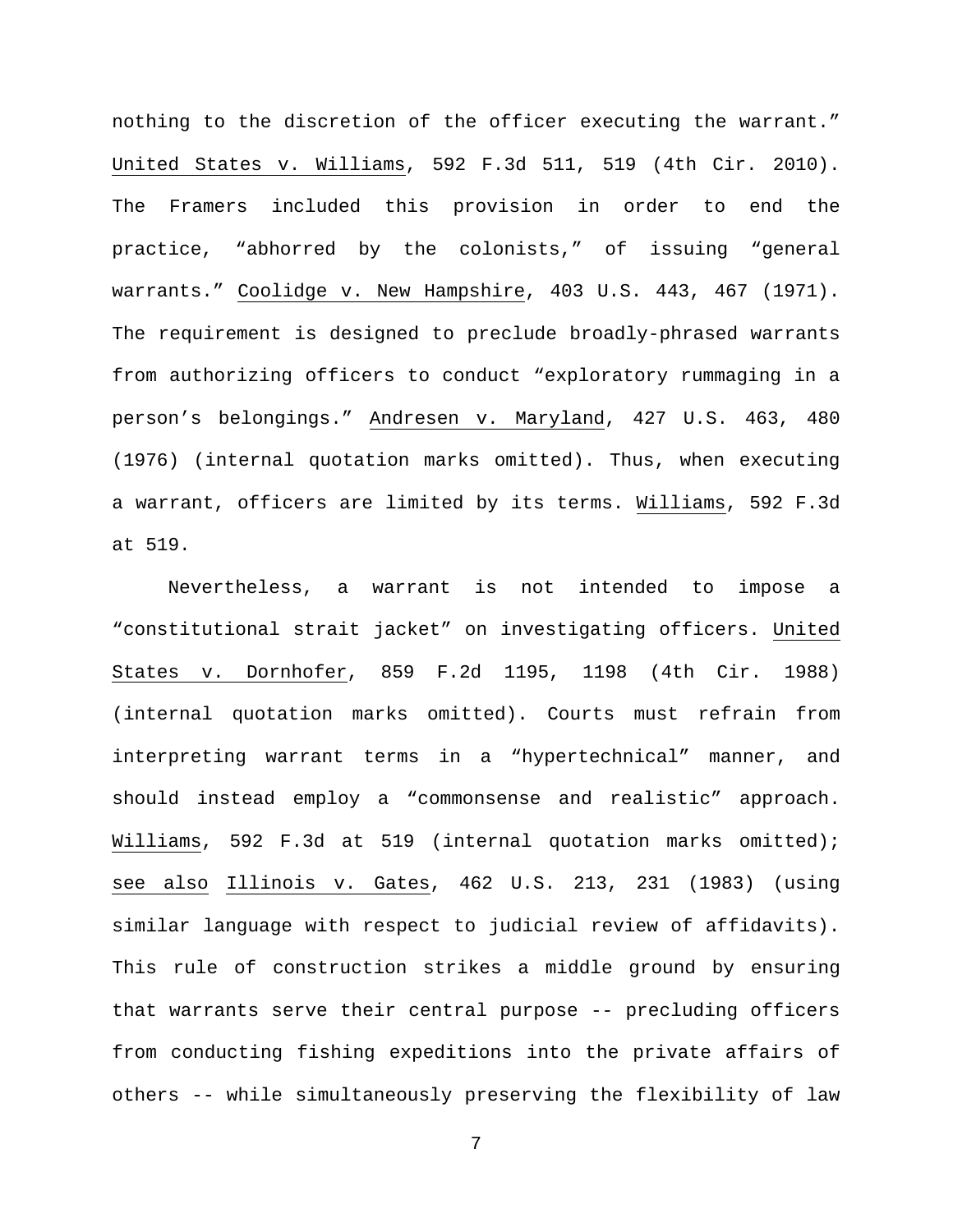enforcement to adapt to the unforeseen circumstances that necessarily arise in an investigation predicated on incomplete information.

Interpreting warrants in a commonsense manner serves the further, significant purpose of encouraging officers to obtain judicial approval prior to conducting a search. United States v. Phillips, 588 F.3d 218, 223 (4th Cir. 2009). This court, along with many others, has stated a strong preference for officers to obtain a warrant prior to intruding on constitutionally protected domains. United States v. Srivastava, 540 F.3d 277, 288 (4th Cir. 2008). A warrant cabins executive discretion, gives the imprimatur of lawful authority to potentially intrusive police conduct, and helps to ensure that valuable evidence is not later excluded as a result of an illicit search. See Gates, 462 U.S. at 236. A "grudging or negative attitude by reviewing courts towards warrants" is inconsistent with this approach. Id. (internal quotation marks omitted).

An overly stringent rule of construction would encourage warrantless searches by reducing the benefits a warrant provides. Officers are motivated to secure judicial approval in part because of the safe harbor it represents. The sense of confidence a warrant affords, however, is diminished to the extent that its terms are subject to an excessively narrow interpretation. Faced with such an interpretation, "police might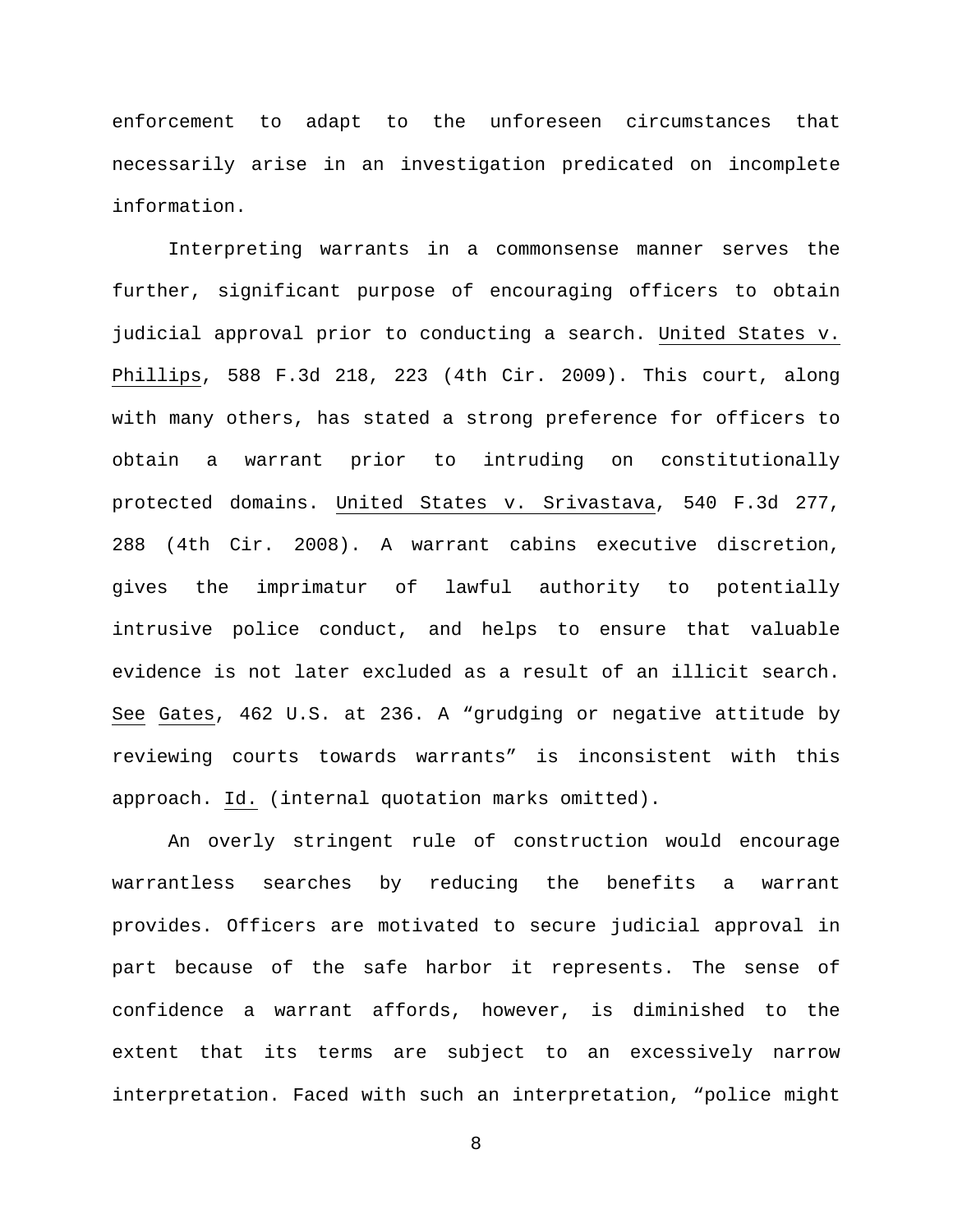well resort to warrantless searches, with the hope of relying on consent or some other exception to the Warrant Clause that might develop at the time of the search." See id. Courts can help to head off this eventuality by consistently adopting a commonsense reading of a warrant's scope.

B.

Here, Attachment A to the warrant, which enumerated the items subject to seizure, relevantly included "[i]ndicia of occupancy, residency, of the premises . . . including but not limited to, utility and telephone bills, [and] canceled envelopes." J.A. 70. The officers conducting the search could plausibly have thought that the occupant of the premises was also the purchaser identified on the belt receipt discovered in the bedroom. The receipt, which listed the buyer as "Regg Raxx," therefore constituted at least some indication of occupancy and fell within the terms of Attachment A.

This conclusion is corroborated by the warrant's inclusive language: Attachment A states that "[i]ndicia of occupancy" "includ[es]" but is "not limited to" certain listed items ("utility and telephone bills, [and] canceled envelopes"). Id. This "broad and inclusive language" cautions against a miserly construction. Phillips, 588 F.3d at 225. The fact that the warrant does not explicitly mention receipts is not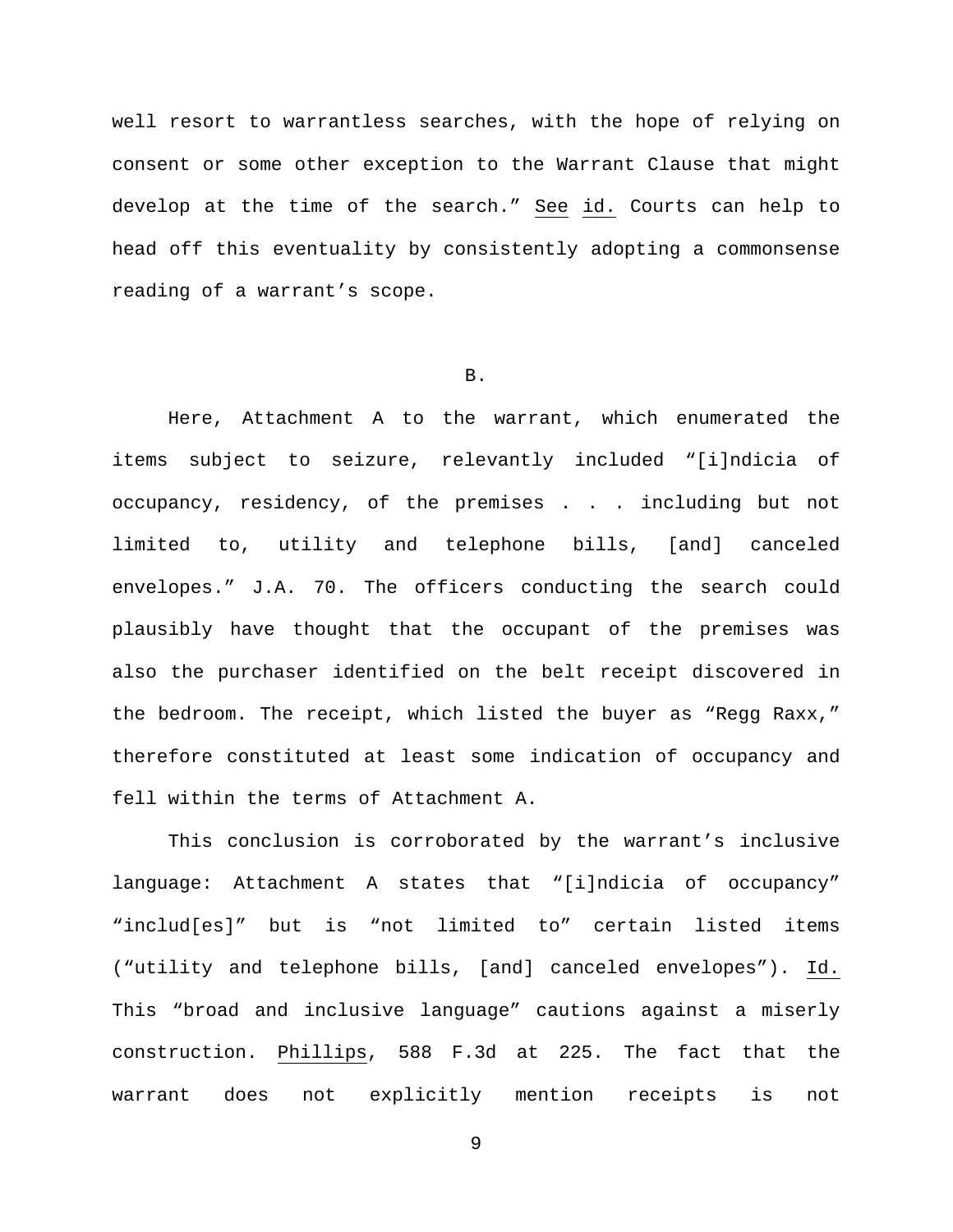determinative: "law enforcement officers may seize an item pursuant to a warrant even if the warrant does not expressly mention and painstakingly describe it." Id. Indeed, "[a] warrant need not -- and in most cases, cannot -- scrupulously list and delineate each and every item to be seized." Id.

Here, the officers were lawfully in the residence pursuant to the search warrant. Furthermore, they were justified in opening the bag on top of the dresser in Dargan's bedroom to determine whether its contents matched any of the items they were authorized by the warrant to seize. Attachment A, for example, lists "[a]ny and all diaries, journals, or notes." J.A. 70. These documents -- as well as a host of other physically diminutive objects described in the attachment -- could easily have been placed in the retail bag. Contrary to Dargan's contention, the officers were not required to assume that the retail bag contained only retail items. See Williams, 592 F.3d at 522. People put all kinds of things in bags for reasons of convenience, carry, or concealment.

The facts of this case underscore the fallacy of Dargan's contention that only items listed by name may be seized during the execution of a search warrant. That would require officers possessed of incomplete knowledge to identify ex ante every item of evidence that will be relevant and the precise form that it will take -- a plainly unrealistic expectation. The officers in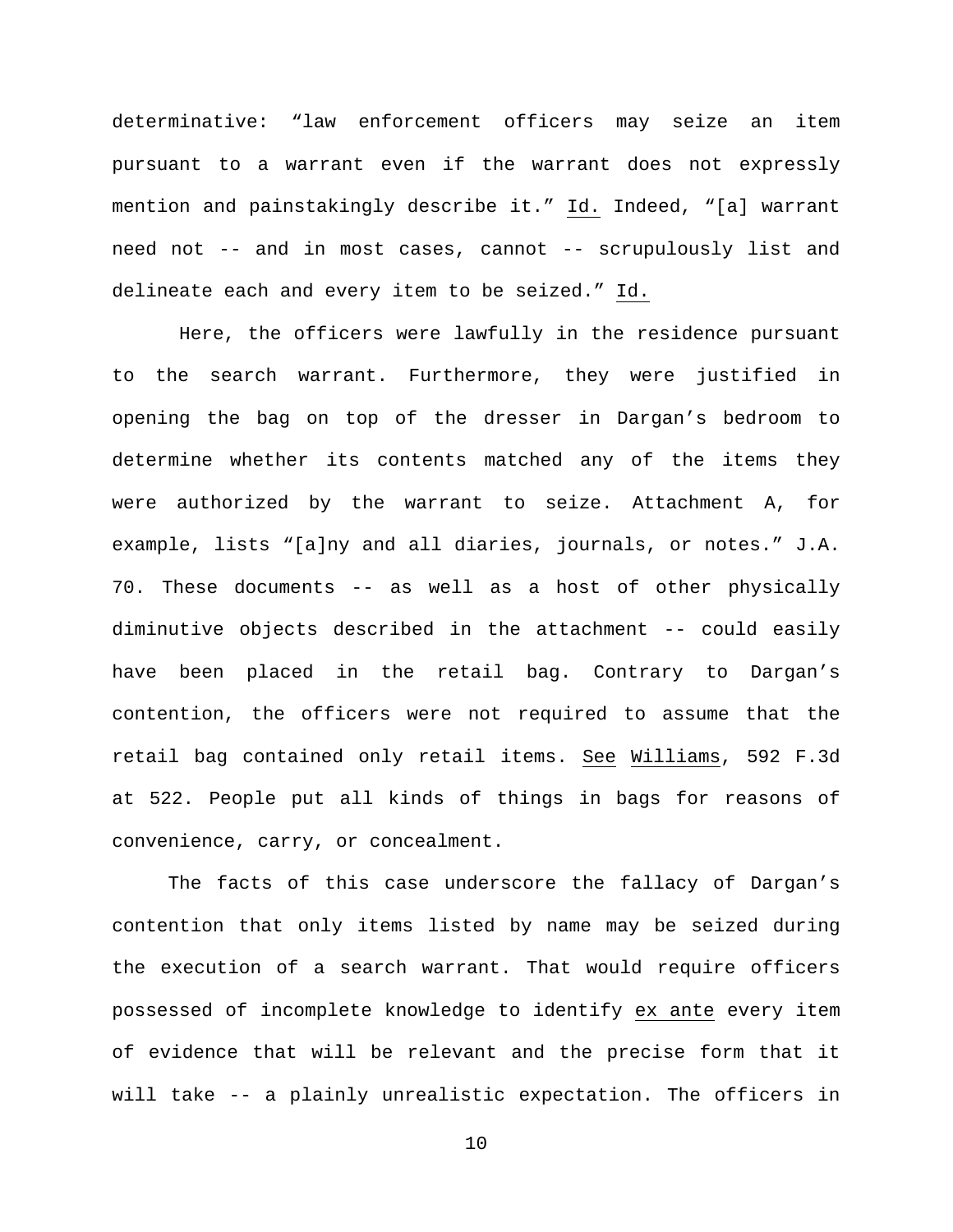the instant case may not have foreseen that indicia of occupancy located at the residence would take the form of a sales receipt but, once faced with precisely that scenario, they were entitled to seize the receipt under a commonsense reading of the warrant's terms. In no way could the search and seizure of the receipt be characterized as an "exploratory rummaging." The central value animating the particularity requirement was therefore preserved. See United States v. Robinson, 275 F.3d 371, 381 (4th Cir. 2001).

# III.

Dargan next objects to the admission of Shanaberger's testimony regarding out-of-court statements made by co-defendant Harvey to Shanaberger while the two were incarcerated together following the robbery. Specifically, Dargan seeks to exclude testimony with respect to two statements: Harvey's confession to robbing the Columbia Mall with two co-conspirators, and his comment that all three co-conspirators were incarcerated in the same facility at the time of his conversation with Shanaberger. Dargan contends not only that the statements are inadmissible under Federal Rule of Evidence 804(b)(3), but also that their introduction violated his constitutional right to confrontation. We address both contentions below.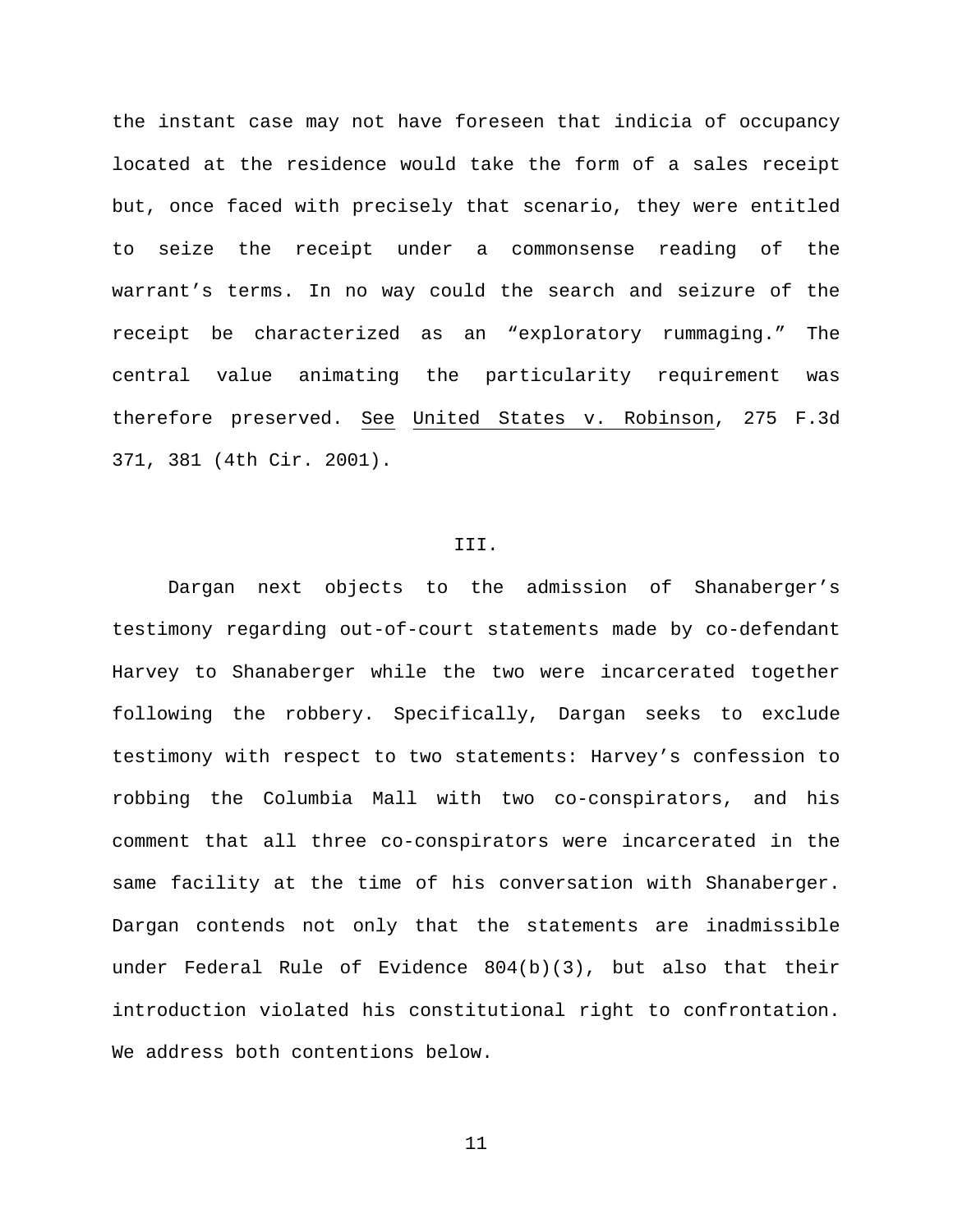As a general matter, the Federal Rules of Evidence ban the introduction of hearsay testimony at trial. Rule 804, however, carves out an exception to this broad prohibition for specific categories of hearsay considered especially reliable. See Williamson v. United States, 512 U.S. 594, 598-99 (1994). As relevant here, 804(b)(3) provides that a statement made by an unavailable declarant is admissible if it is one that "a reasonable person in the declarant's position would have made only if the person believed it to be true because, when made, it . . . had so great a tendency to . . . expose the declarant to civil or criminal liability." The statement must also be "supported by corroborating circumstances that clearly indicate its trustworthiness, if it is offered in a criminal case as one that tends to expose the declarant to criminal liability." Id. The district court's decision to admit Shanaberger's testimony under this rule is reviewed for abuse of discretion. United States v. Bumpass, 60 F.3d 1099, 1102 (4th Cir. 1995).

It is undisputed that Harvey, having invoked his Fifth Amendment right not to testify, was unavailable within the meaning of 804(b)(3). See id. Dargan contends, however, that the government failed to carry its burden with respect to the two remaining elements: inculpation and corroboration.

A.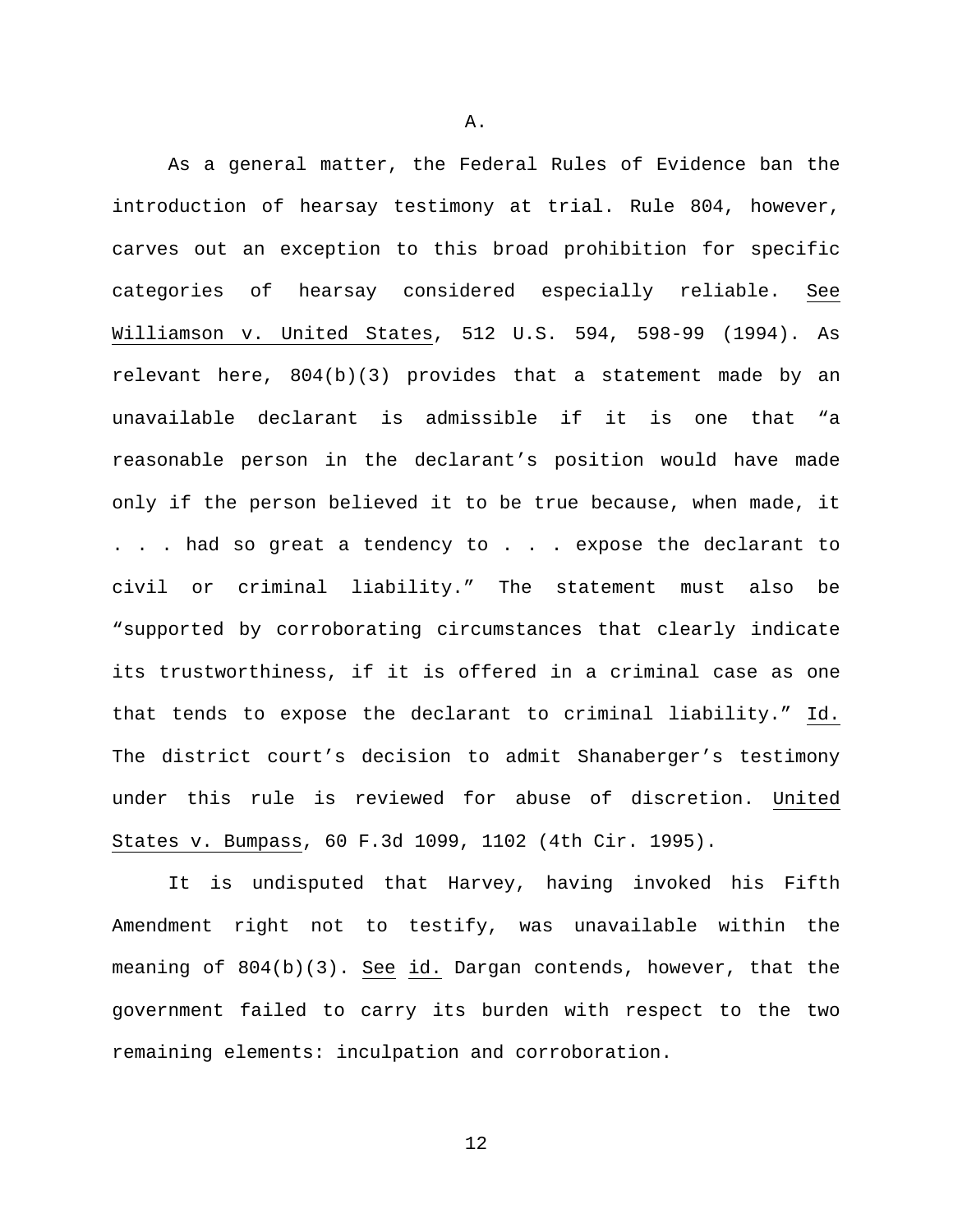The first of these requirements has been held to restrict admission to "those declarations or remarks within the confession that are individually self-inculpatory." Williamson, 512 U.S. at 599. Whether this standard is satisfied can only be determined by viewing the statement in light of the surrounding circumstances. Id. at 603.

Here, both the context and content of the challenged statements indicate their self-inculpatory quality. First, Harvey made the statements to a cellmate rather than, for instance, a police investigator. He thus had no obvious motive to "shift blame or curry favor." United States v. Jordan, 509 F.3d 191, 203 (4th Cir. 2007) (internal quotation marks omitted). Second, the statements are intrinsically inculpatory to the extent they demonstrate Harvey's knowledge of "significant details about the crime," Williamson, 512 U.S. at 603, and "implicate him in a conspiracy," United States v. Udeozor, 515 F.3d 260, 267 (4th Cir. 2008). Harvey's admission that he committed the robbery with the assistance of two coconspirators not only revealed his knowledge of the number of participants, but also potentially subjected him to conspiracy liability. His statement that each of the participants was currently incarcerated at the same facility further evidenced his specific knowledge of the identities of the other robbers.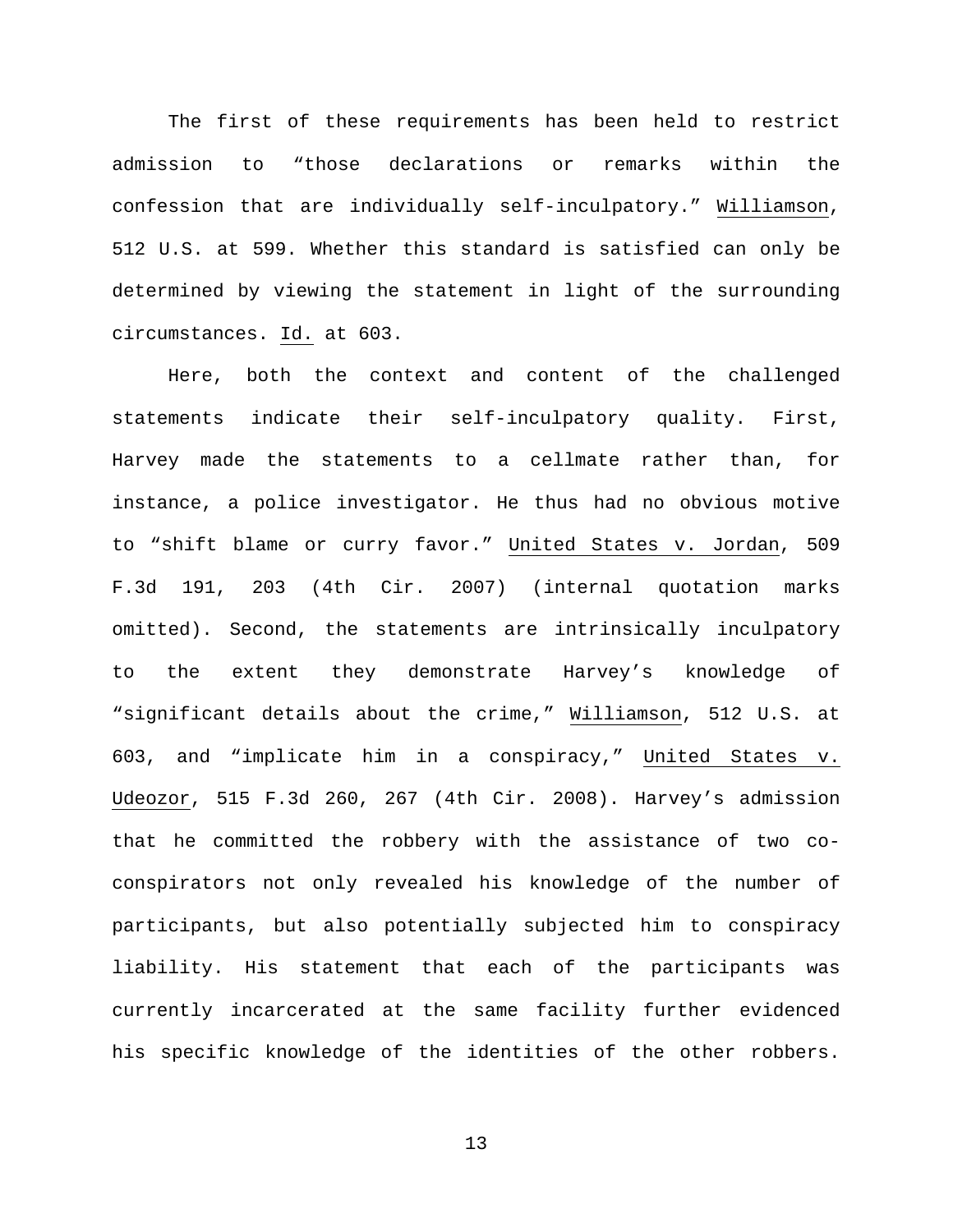The statements were therefore sufficiently inculpatory to satisfy this element of the rule.

Rule  $804(b)(3)$  also requires that statements against interest be supported by corroborating circumstances. Our court has enumerated several factors relevant to this particular inquiry, including:

(1) whether the declarant had at the time of making the statement pled guilty or was still exposed to prosecution for making the statement, (2) the declarant's motive in making the statement and whether there was a reason for the declarant to lie, (3) whether the declarant repeated the statement and did so consistently, (4) the party or parties to whom the statement was made, (5) the relationship of the declarant with the accused, and (6) the nature and strength of independent evidence relevant to the conduct in question.

United States v. Kivanc, 714 F.3d 782, 792 (4th Cir. 2013) (quoting Bumpass, 60 F.3d at 1102 (citations omitted)).

Considered together, these factors indicate that the corroborating circumstances requirement was satisfied here. Harvey had not pled guilty at the time of his statement, and thus remained exposed to the full range of penal consequences attached to his illicit conduct. See id. at 793. Furthermore, as noted, the statements were made to a fellow prisoner; Harvey thus had no motive to manipulate his narrative to please the authorities. See Jordan, 509 F.3d at 203. Finally, the gist of the statements was confirmed by a wealth of independent evidence introduced by the government at trial, including the series of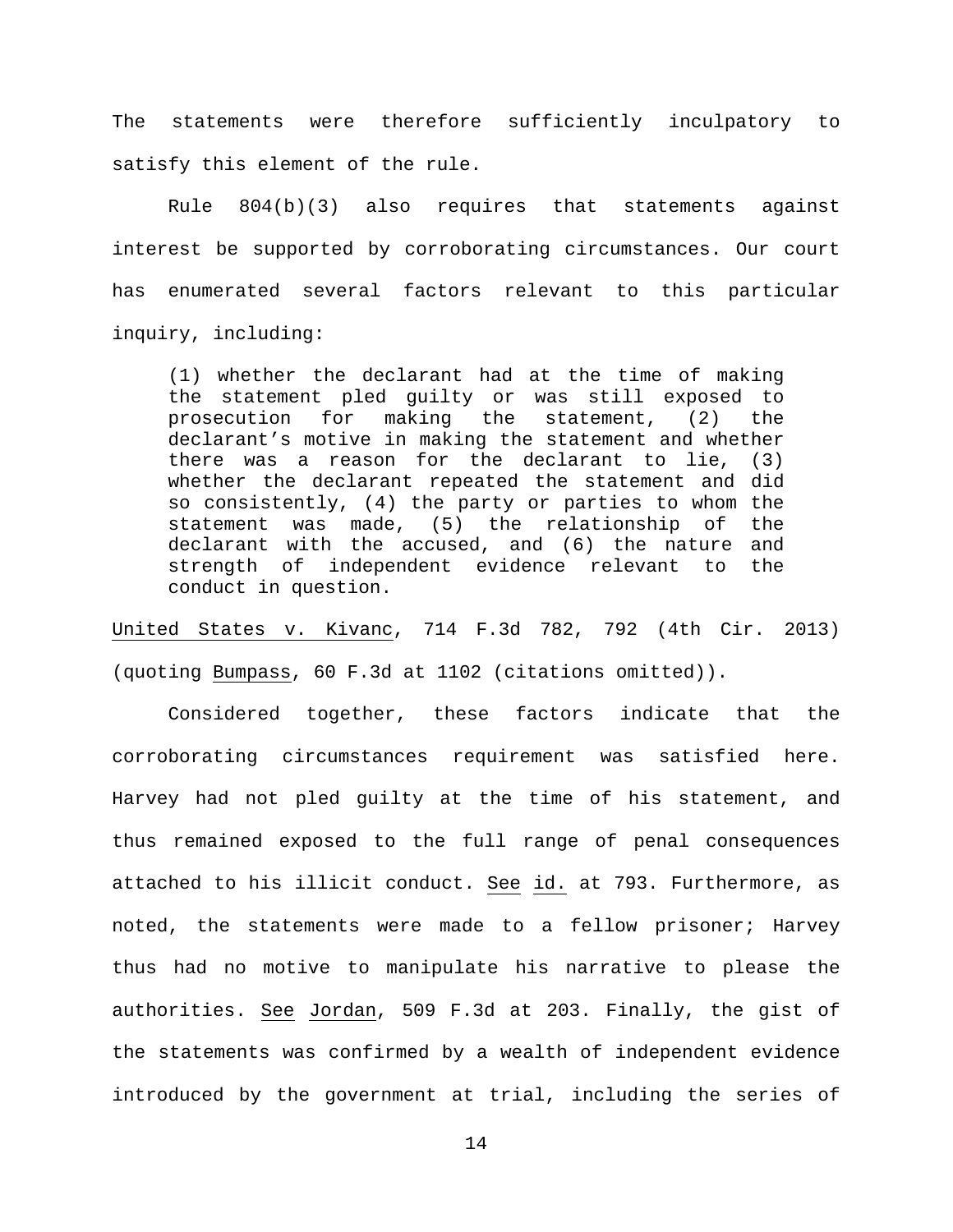text messages between Dargan and Harvey discussing Dargan's use of a knife during the planned robbery. The district court therefore did not abuse its discretion under the Federal Rules in admitting Shanaberger's testimony.

### B.

Dargan also contends that the introduction of Harvey's outof-court statements violated his constitutional right to confront opposing witnesses. The Confrontation Clause of the Sixth Amendment provides that "[i]n all criminal prosecutions, the accused shall enjoy the right . . . to be confronted with the witnesses against him." This provision bars the admission of "testimonial statements of a witness who did not appear at trial unless he was unavailable to testify, and the defendant had had a prior opportunity for cross-examination." Crawford v. Washington, 541 U.S. 36, 53-54 (2004).

"As Crawford and later Supreme Court cases make clear, a statement must be 'testimonial' to be excludable under the Confrontation Clause." Udeozor, 515 F.3d at 268. The primary determinant of a statement's testimonial quality is "whether a reasonable person in the declarant's position would have expected his statements to be used at trial -- that is, whether the declarant would have expected or intended to 'bear witness' against another in a later proceeding." Id. (citing Crawford,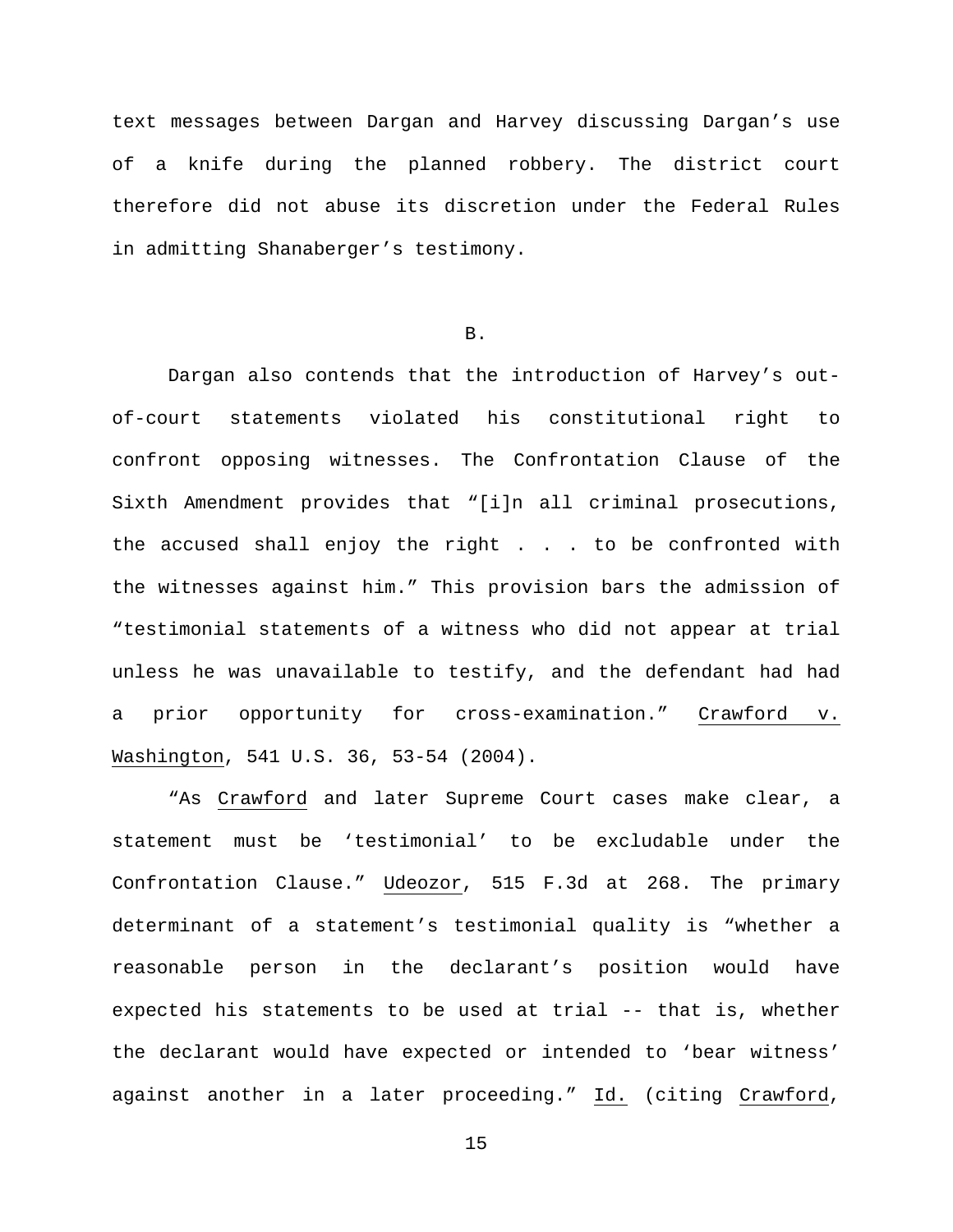541 U.S. at 52). This definition flows from the Court's recognition that "the principal evil at which the Confrontation Clause was directed was the civil-law mode of criminal procedure, and particularly its use of ex parte examinations as evidence against the accused." Crawford, 541 U.S. at 50.

Under this standard, Harvey's comments to Shanaberger are plainly nontestimonial. Harvey made the challenged statements to a cellmate in an informal setting -- a scenario far afield from the type of declarations that represented the focus of Crawford's concern. The Supreme Court itself has noted, as a general matter, that "statements from one prisoner to another" are "clearly nontestimonial." Davis v. Washington, 547 U.S. 813, 825 (2006). Harvey's jailhouse disclosures to a casual acquaintance were not made with an eye towards trial. He had no plausible expectation of "bearing witness" against anyone. See United States v. Jones, 716 F.3d 851, 856 (4th Cir. 2013). The Confrontation Clause is therefore inapplicable, though such statements must, to be admissible, still satisfy the requirements of the Federal Rules of Evidence, here 804(b)(3).

Dargan devotes a significant portion of his brief to contending that Shanaberger's testimony was inadmissible under the Supreme Court's holding in Bruton v. United States, 391 U.S. 123 (1968). In that case, Bruton and his co-conspirator were tried jointly. The latter declined to testify, but his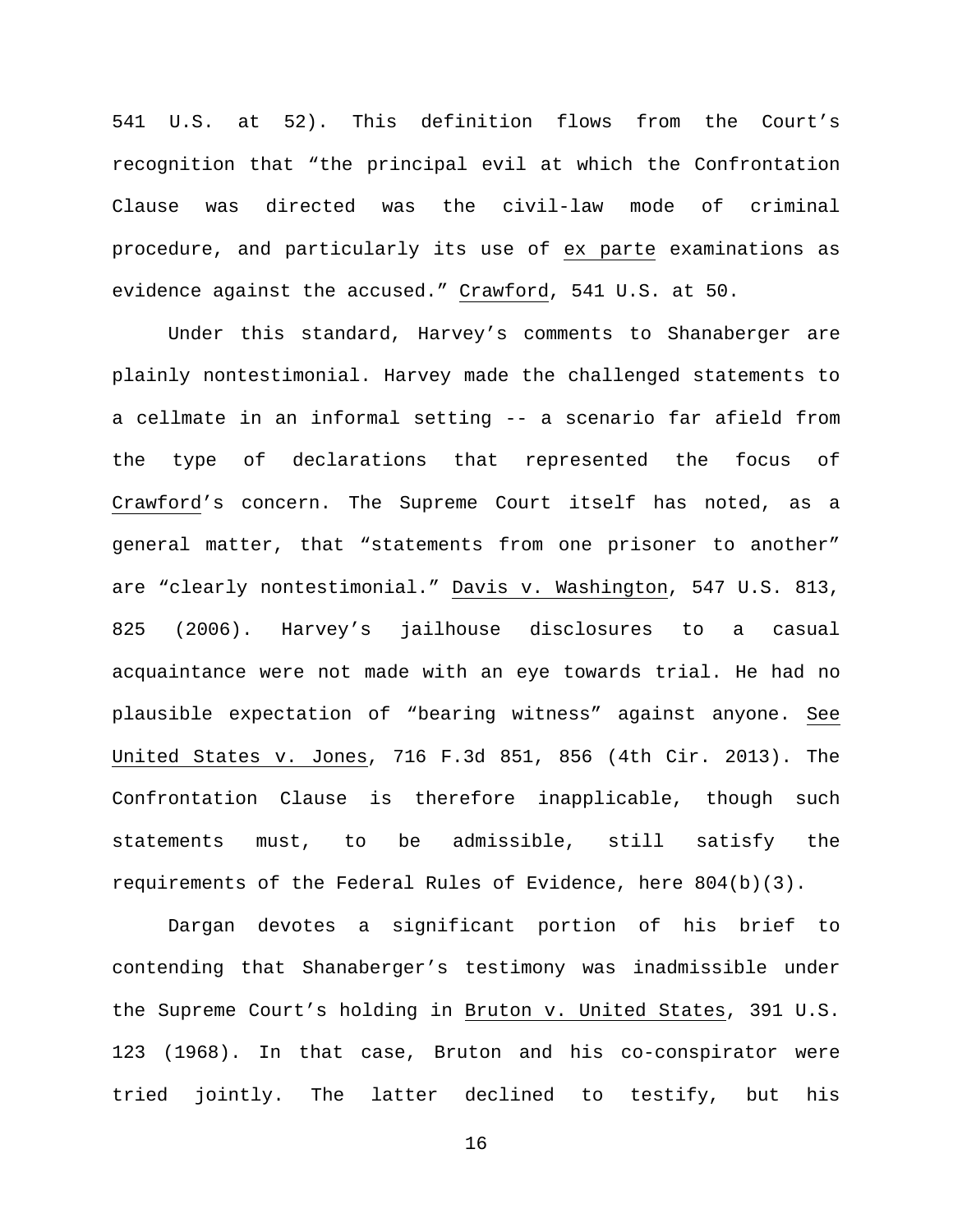confession -- which directly implicated Bruton -- was admitted against him at trial. The district judge gave a limiting instruction that the confession did not qualify as evidence against Bruton. Id. at 124-25, 128. On appeal, the Supreme Court reversed, noting the "substantial risk" that the jury would ignore the limiting instruction and thereby violate Bruton's Confrontation Clause rights. Id. at 126.

Dargan's reliance on Bruton is misplaced for several reasons. First, Dargan and Harvey were not tried jointly. Harvey pled guilty and Dargan received an individual trial. The formal structure of a Bruton claim is therefore absent. The "substantial risk" that a confession admitted against one defendant might affect the jury's verdict regarding his codefendant is not presented on these facts. See United States v. Johnson, 581 F.3d 320, 326 (6th Cir. 2009).

Second, and more significantly, Bruton is simply irrelevant in the context of nontestimonial statements. Bruton espoused a prophylactic rule designed to prevent a specific type of Confrontation Clause violation. Statements that do not implicate the Confrontation Clause, a fortiori, do not implicate Bruton. See, e.g., United States v. Clark, 717 F.3d 790, 816 (10th Cir. 2013) ("[T]he Bruton rule, like the Confrontation Clause upon which it is premised, does not apply to nontestimonial hearsay statements.") (citation and internal quotation marks omitted).